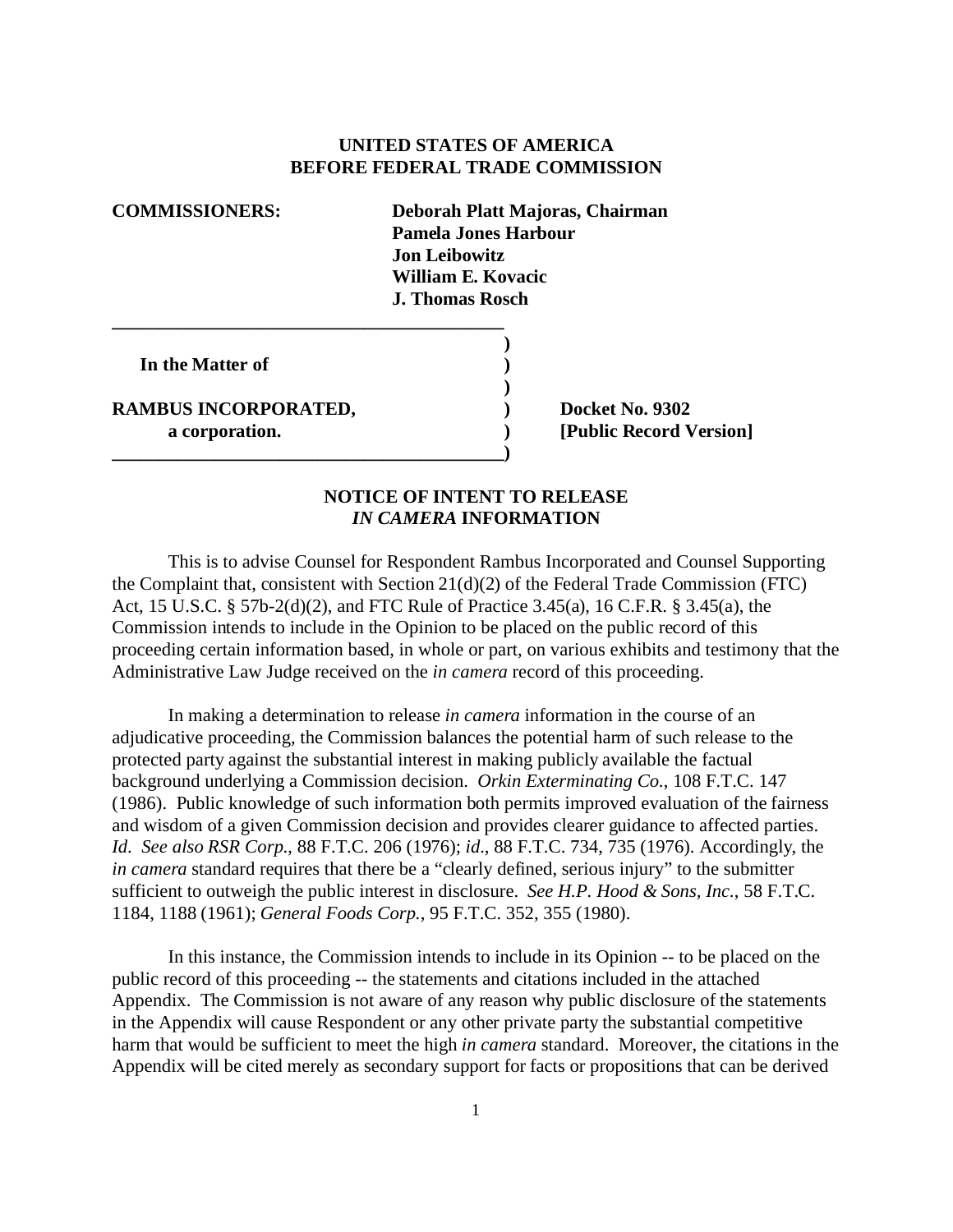from non-*in camera* materials in the record. Under these circumstances, the Commission does not believe that there is any disclosure of confidential information or any injury to the submitters within the meaning of its rules, because the information is publicly available from material that is not *in camera*. Commission Rule 3.45(a), cited *supra*, makes it clear that the granting of *in camera* status does not preclude mere "references . . . to *in camera* information or general statements based on the content of such information."

Furthermore, the Commission believes that the potential harm resulting from these limited disclosures, if any, is clearly outweighed by the value of making public to the greatest extent possible the factual evidence underlying the Commission's decision in this matter. Such disclosures are directly relevant and material to an understanding of the factual basis for the opinions issued in this proceeding. 15 U.S.C. § 57b-2(d)(2); *Orkin Exterminating*, 108 F.T.C. at 147.

Finally, the intended disclosures of information are not intended to reverse or otherwise modify the *in camera* status of the remaining testimony and exhibits, which remain protected to the extent provided by the applicable *in camera* determinations of the Administrative Law Judge in this matter.

In light of all the above, the Commission does not believe that the disclosure of the *in camera* information to be made in its decisional documents would provide sufficient knowledge to competitors so that its release would impose any clearly defined, serious injury on the Respondent that would outweigh the public interest in such disclosure. *See Orkin Exterminating Co.*, 108 F.T.C. at 147; *General Foods Corp*., 95 F.T.C. at 355.

Accordingly, the statements and citations included in Appendix A to this Notice will be placed on the public record of this proceeding -- as part of the decisional documents in this matter -- no sooner than July 31, 2006. Counsel for the Respondent and Counsel Supporting the Complaint should file any objection with respect to any particular statement or citation -- both for themselves and on behalf of any affected third party, after consultation therewith -- no later than July 28, 2006.

By direction of the Commission.

Donald S. Clark Secretary

SEAL ISSUED: July 21, 2006